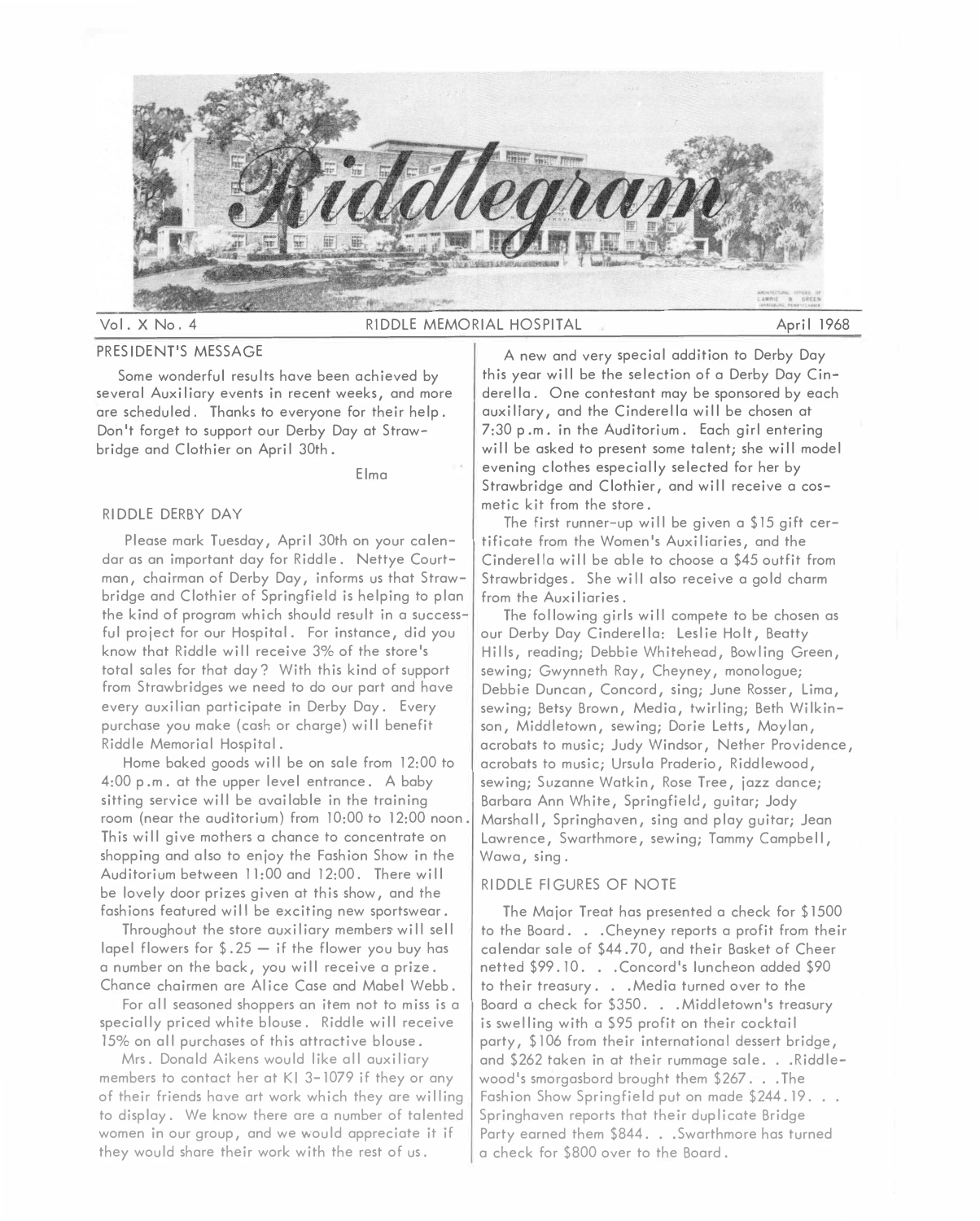# GLANCING THROUGH RIDDLE'S HISTORY BOOK

The following notes were made by an Auxiliary member glancing through Riddle's history. (This seemed particularly timely, since our Auxiliary program began ten years ago.) The items listed are not intended to signify the most important or most valuable events - they are merely highlights which we hope will bring back many fond memories. For all Auxiliary members they will bring a sense of pride and satisfaction in Riddle Hospital and in a job well done.

The Board is grateful to all the women who have served to compile and keep these records. Our current chairman **is Miss** Marion Weathers who **is**  serving her second term as historian.

August 20, l 958 - Chester Times photo of inspection tour of ground to be broken for Riddle Hospital. Picture showing the rough terrain and old house standing.

\* \* \* \* \* \* \* \* \* \*

Planning last minute details of 1958 Fair were Mrs. J. Paul Skelly, Mrs. L. N. Mitchell and Mrs. R. W. Graham in their lovely qfternoon dresses (ankle length then) at the Rose Tree Hunt Club.

\* \* \* \* \* \* \* \* \* \*

May 20, 1959 - First Charity Ball at the Overbrook Country Club.

\* \* \* \* \* \* \* \* \* \*

December 1960 - Yuletide House Tour by the Rose Tree Auxiliary. Luncheon and Christmas Boutique at the 133 year old home of the J. B. McClatchey's. Other homes listed on the tour were those of Mrs. Edw. Holland, Mrs. Joseph Bates, Mrs. Robert Blanton, **Mrs.** Leiper Black, Mrs. Ernest Hoskings, Mrs. J. Watson Pedlow, Mrs. Ray Korn and Mrs. Russell Case.

\* \* \* \* \* \* \* \* \* \*

May 1962 - Mrs. William Watson (Donnie) appointed first volunteer coordinator at Riddle.

\* \* \* \* \* \* \* \* \*

September 8, 1961 - Hospital foundation goes up and the activity takes on a greater tempo.

\* \* \* \* \* \* \* \* \*

December 4, 1961 - The opening date of the Thrift Shop to be sponsored by all the Auxiliaries.

\* \* \* \* \* \* \* \* \* \*

December 7, 1962 - Riddlewood Auxiliary held its first cocktail party at the Wild Goose.

\* \* \* \* \* \* \* \* \* \*

February 18, 1963 - Riddle Hospital opens its doors. The first patient was James J. Skelly.

William James Monahan, son of Mr. and Mrs. John B. Monahan, Newtown Square was the first baby born at Riddle.

\* \* \* \* \* \* \* \* \* \*

An article in Today's section of the Philadelphia Inquirer of May 5, 1963 honored artist Helen Macllvain Wolfe of Lima. It showed her painting of the old Media Hospital, one of Mrs. Wolfe's last paintings before her death, and the one later donated to Riddle Hospital.

\* \* \* \* \* \* \* \* \* \*

May 9, 1963 - Flag presented to Riddle Hospital by the Independence Hall chapter of the D .A. R.

\* \* \* \* \* \* \* \* \* \*

Several pieces of eye treatment machinery were presented to Riddle by the Middletown Lions Club. Among those making the presentation were Martin Myers, Charles Bergeman, William Carr, Fred Leede, William Hall, and James Thompson.

\* \* \* \* \* \* \* \* \* \*

Media Rotary presents a \$2,000 check to Board President, Charles McCafferty. Making the presentation was Charles Higgins, local electrical contractor who gave much time and service to Riddle before his death.

\* \* \* \* \* \* \* \* \* \*

September 11, 1963 - Mrs. Frank Jelinek appointed Gray Lady chairman at Riddle.

\* \* \* \* \* \* \* \* \* \*

October 16, 1963 - Donald Laughlin appointed administrator at Riddle.

\* \* \* \* \* \* \* \* \* \*

Local garden clubs were generous in landscaping and planting. Green island hollies were donated by Hillow and Hollow Garden Club; Andorra junipers by Lima Country Gardeners, Drexelbrook Garden Club and Jr. Providence Club.

\* \* \* \* \* \* \* \* \* \*

Riddle's 1967 Fair forced to postpone until following day because of rain.

\* \* \* \* \* \* \* \* \* \*

Country Fair at Riddle Hospital a success despite weather problems.

\* \* \* \* \* \* \* \* \* \*

December 1967 - Riddle Hospital is beautifully decorated for Christmas holidays.

\* \* \* \* \* \* \* \* \* \*

January 25, 1968 - Membership gains in many Auxiliaries, and volunteers continue to offer their services in all areas of the hospital.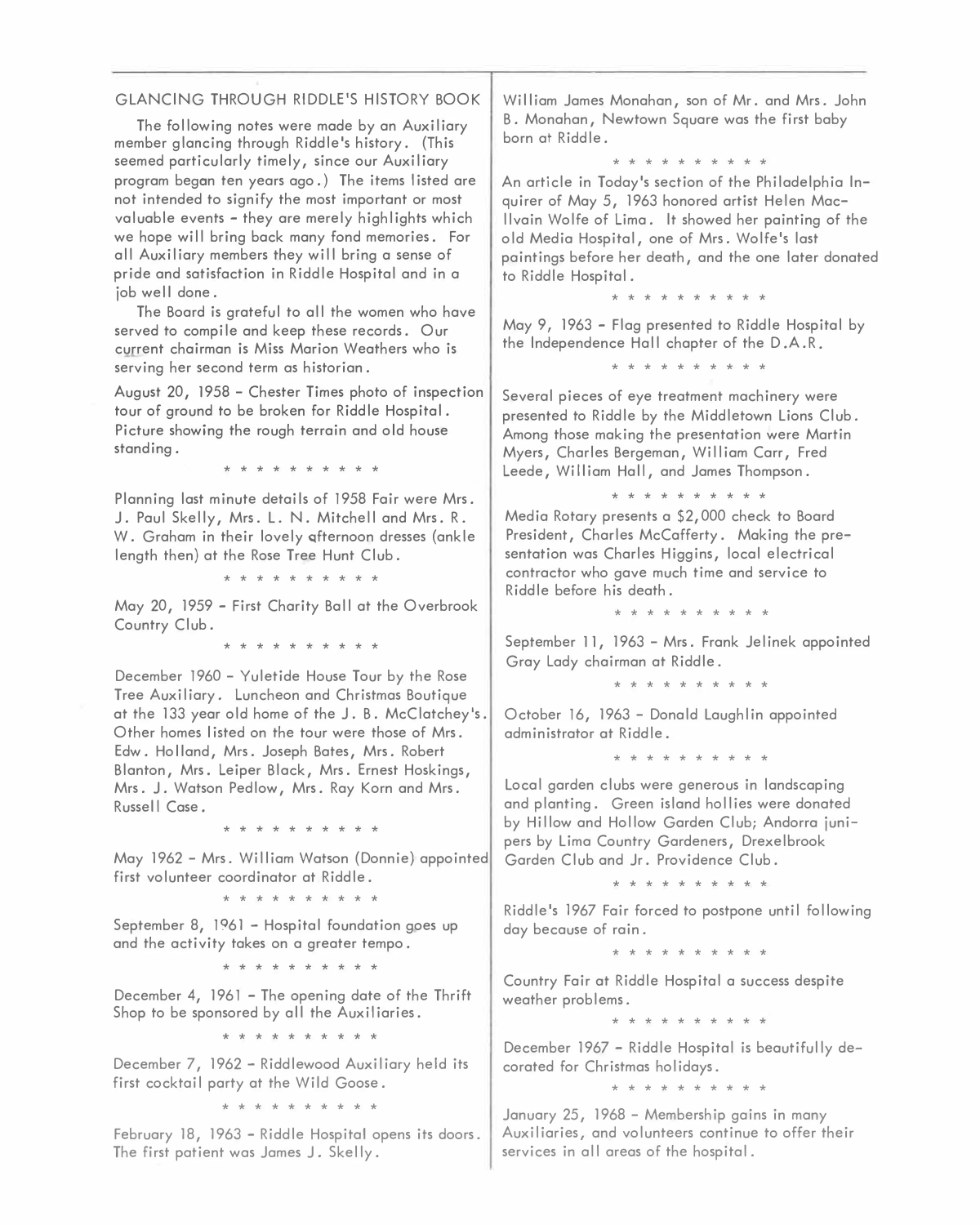

### *D*OCTOR'S *D*AY

P*i*cture*d ab*ove *i*s *D*r. S*i*mon Lev*i*n *ha*v*i*ng coffee poure*d* for *hi*m *b*y *h*ostess, Mrs. C*ha*rles E. Stevens (Be*a*).

*D*octor's *Da*y, o*b*serve*d a*t R*idd*le Hosp*i*t*a*l on Fr*ida*y, M*a*rc*h* 2*9*t*h*, *i*s *a* n*a*t*i*on*a*l *da*y of recogn*i*t*i*on for *a*ll *d*octors. It *b*eg*a*n *i*n 1933 w*h*en *a* group of Georg*ia* women cele*b*r*a*te*d* t*h*e f*i*rst *D*octor's *Da*y *a*s *a*n *a*nnu*a*l t*i*me to s*a*y "t*ha*nks" to *a*ll p*h*ys*i*c*ia*ns for t*h*e*i*r *d*e*di*c*a*t*i*on to t*h*e pr*a*ct*i*ce of me*di*c*i*ne. M*a*rc*h* 30t*h* w*a*s selecte*d b*ec*a*use t*hi*s w*a*s t*h*e *da*te *i*n 1842 w*h*en et*h*er w*a*s f*i*rst *ad*m*i*n*i*stere*d* to e*a*se *a*  p*a*t*i*ent's p*ai*n *d*ur*i*ng *a* surg*i*c*a*l oper*a*t*i*on.

At R*idd*le, *a D*octor's *Da*y not*i*ce w*a*s put on *a*ll p*a*t*i*ents' tr*a*ys *a*long w*i*t*h a* re*d* crepe p*a*per c*a*rn*a*t*i*on. T*h*ese flowers were m*ad*e *b*y Me*dia a*ux*i*l*ia*ns Bern*i*ce P*a*ge, *D*onn*a* C*a*mp*b*ell *a*n*d* Peg Cr*a*wfor*d*.

Hostesses presente*d a*ll *a*tten*di*ng *d*octors w*i*t*h a*  l*i*ve re*d* c*a*rn*a*t*i*on (t*h*e sym*b*ol of *D*octor's *Da*y) *a*n*d*  serve*d* t*h*em *b*rown*i*es *a*n*d* coffee.

C*hai*rm*a*n w*a*s Mrs. Alfre*d* B. P*a*ge (Bern*i*ce).

## NEW VOLUNTEERS

We *a*re *a*lw*a*ys *ha*ppy to *add* new n*a*mes to t*h*e r*a*nks of our *d*e*di*c*a*te*d* R*idd*le volunteers. It *i*s *i*n*di*c*a*t*i*ve of *a* generous sp*i*r*i*t to g*i*ve of one's t*i*me *f*or t*h*e *b*enef*i*t of ot*h*ers.

M*i*ss C*a*rol A*h*onen, M*i*ss Jo*a*n B*i*ngne*a*r, recept*i*on*i*st; Mrs. W. J. C*a*mp*b*ell (*D*onn*a*), Re*d* Cross Gray Lady; Mrs. George C. Ealer (Sally); Mrs. Ro*b*ert Cl*add*en (Ele*a*nor), emergency t*h*er*a*py, sn*a*ck, *a*n*d* c*a*rt; Mrs. C. C. Gress*a*ng (C*ida*), emergency sn*a*ck; Mrs. J*a*ck Gross (Els*i*e); Mrs. Jo*h*n R. H*a*nn*a*, Jr. (Lou Ann), 2n*d* floor E*a*st; Mrs. L. H. H*a*rt {Ro*bi*n); Mrs. J. W. H*a*wk (Joy); Mrs. W. R. Ho*a*gl*a*n*d*, (M*a*r*i*on); Mrs. E. R. Hug*h*es, (M*a*ry); Mrs. J. George M*a*mour*ia*n (J*a*ne); Mrs. Henry R. Nuss*ba*um (Joyce), emergency messenger *a*n*d* recept*i*on*i*st; Mrs. T*h*om*a*s M*i*ll*a*r (J*a*ne), sn*a*ck *ba*r; Mrs. R*a*lp*h* Murp*h*y (M*a*r*i*e), sn*a*ck *ba*r; Mrs. Will*ia*m S*i*nglet*a*ry (B*a*r*ba*r*a*), Re*d* Cross Gr*a*y L*ad*y.

### KEEPrNG UP WITH RI*DD*LE PEOPLE

Mr. *a*n*d* Mrs. G*a*ry Geers - Anne *i*s Pre:s'i*d*ent of R*idd*lewoo*d* Aux*i*l*ia*ry - spent *a* week *i*n Flor*ida*  v*i*s*i*t*i*ng Anne's mot*h*er ... Stell*a* Proctor of L*i*m*a* w*i*ll fly to L*a*u*d*er*da*le M*a*y 10t*h* to *d*r*i*ve Ol*i*ve H*abb*erset *a*n*d* hus*ba*n*d* to t*h*e *ai*rport *a*s soon *a*s *h*er surgeon g*i*ves *hi*s ok*a*y. S*h*e *i*s out of t*h*e *h*osp*i*t*a*l *a*n*d d*o*i*ng wel I. We *a*re *a*l I *h*op*i*ng for *h*er spee*d*y recovery *a*s s*h*e *i*s gre*a*tly m*i*sse*d i*n *h*er jo*b a*t t*h*e recept*i*on *d*esk *a*n*d b*y t*h*e L*i*m*a* Aux*i*l*ia*ry ... T*h*e num*b*er of volunteer *h*ours for M*a*rc*h* w*a*s 3,431 contr*ib*ute*d b*y 282 workers ... *D*onn*i*e W*i* I *b*ur of L*i*m*a ha*s *b*een *i*n t*h*e Un*i*vers*i*ty of Pennsylv*a*n*ia* Hosp*i*t*a*l for *a* knee oper*a*t*i*on ... On E*a*ster t*h*e new *babi*es were t*a*ken to t*h*e*i*r mot*h*ers *i*n colorful eggs*ha*pe*d b*unt*i*ngs *a*ppl *iq*u.e*d* w*i*t*h* e*i*t*h*er *a b*unny, *d*uck, c*a*t, or *d*og. T*h*ese were m*ad*e *b*y Mrs. Kru*d*ner, He*ad* Nurse *i*n t*h*e nursery; M*i*ss Bess Bess Brown, mem*b*er of Bow-*1 i*ng Green Aux*i*l*ia*ry, *M***i***ss* Bet*h* W*i*lk*i*nson, *da*ug*h*ter of M*idd*letown's Pres*id*ent, *a*n*d M***r***s***.** S*a*muel McLen*aha*n, mem*b*er of Me*dia* Aux*i*l*ia*ry . .. P*a*t*i*ents rece*i*ve*d* tr*a*y f*a*vors *f*or *a*ll t*h*ree me*a*ls on E*a*ster Sun*da*y. T*h*ey were m*ad*� *b*y Mrs. T*h*om*a*s Kerw*i*n *a*n*d* Mrs. W*i*ll*ia*m S*ha*nnon of L*i*m*a* Aux*i*l*ia*ry; Mrs. *D*orsey M*i*tc*h*el I of R*idd*lewoo*d*; Mrs. Jo*h*n Sc*h*ott *a*n*d* t*h*e P. E .0. Fr*a*tern*i*ty of Sw*a*rt*h*more; *a*n*d a*lso *b*y Cu*b* Scout P*a*ck #2]5 of Broom*a*ll . .... Mrs.. C*a*t*h*er*i*ne Woo*d*, He*ad* Nurse on 4 E*a*st *ha*s *a*  son, W*a*lter, gr*ad*u*a*t*i*ng from t*h*e Un*i*vers*i*ty of *Da*yton .. . P*a*t Woerm*b*ke of R*idd*lewoo*d* g*a*mely mo*d*ele*d i*n t*h*e T*h*r*i*ft S*h*op F*a*s*h i*on S*h*ow w*i*t*h a b*roken toe. S*h*e *ha*s gre*a*t pr*ai*se *f*or R*idd*le *a*fter *h*er *da*ug*h*ter's recent st*a*y t*h*ere ... A group of *f*orty one from t*h*e Hosp*i*t*a*l Nurs*i*ng St*a*ff enjoye*d* Tony Bennett *a*t t*h*e L*a*t*i*n C*a*s*i*no ... M*a*r*i*e *D*ove c*hai*re*d a* most successful smorg*a*s*b*or*d f*or R*idd*lewoo*d*. S*h*e recru*i*te*d h*us*ba*n*d*s *f*or *di*s*h*w*a*s*h*ers *a*n*d* en I *i*ste*d*  Auxil*ia*ry mem*b*ers *f*or w*ai*tress *d*ut*i*es ... Mrs. C*ha*rles A. Mc C*a*fferty, our Mem*b*ers*hi*p C*hai*rm*a*n, spent *a* few *da*ys *a*s *a* p*a*t*i*ent *i*n R*idd*le . •. *M***i***ss*  P*a*tr*i*c*ia* Juelg, He*ad* Nurse on 2 E*a*st *i*s *b*e*i*ng m*a*rr*i*e*d* M*a*y 18t*h a*n*d* mov*i*ng to Flor*ida* ... Bernice P*a*ge, Pu*b*l*i*c Rel*a*t*i*ons c*hai*rm*a*n, *i*s now *a* work*i*ng g*a*l *i*n R*idd*le's Bus*i*ness Off*i*ce ... G*i*nny Hoopes of Me*dia* enjoye*d h*er recent v*a*c*a*t*i*on *i*n Flor*ida* . .... Rut*h* L*a*rson's *h*us*ba*n*d* "Swe*d*e" *i*s *i*n t*h*e P*hi*l*ad*elp*hia* N*a*v*a*l Hosp*i*t*a*l ... Our s*i*ncere symp*a*t*h*y to L*a*Vonne J*a*rv*i*e of M*idd*letown w*h*o recently lost *h*er f*a*t*h*er ... Peggy Be*a*tty *a*n*d* f*a*m*i*ly *ha*ve flo,vn to Flor*ida f*or *a* spr*i*ng v*a*c*a*t*i*on ... A spec*ia*l t*ha*nk you to "Sk*i*p" B*ai*r*d a*n*d* Est*h*er Ree*d* for t*h*e*i*r work *i*n org*a*n*i*z*i*ng t*h*e Volunteer Coffee ... Betty W*hi*te*h*e*ad*  of M*idd*letown m*ad*e *a*ll of t*h*ose *i*nterest*i*ng *a*n*d d*el*i*c*i*ous *d*esserts *f*or *h*er Aux*i*l*ia*ry's *i*ntern*a*t*i*on*a*l *d*essert *b*r*id*ge.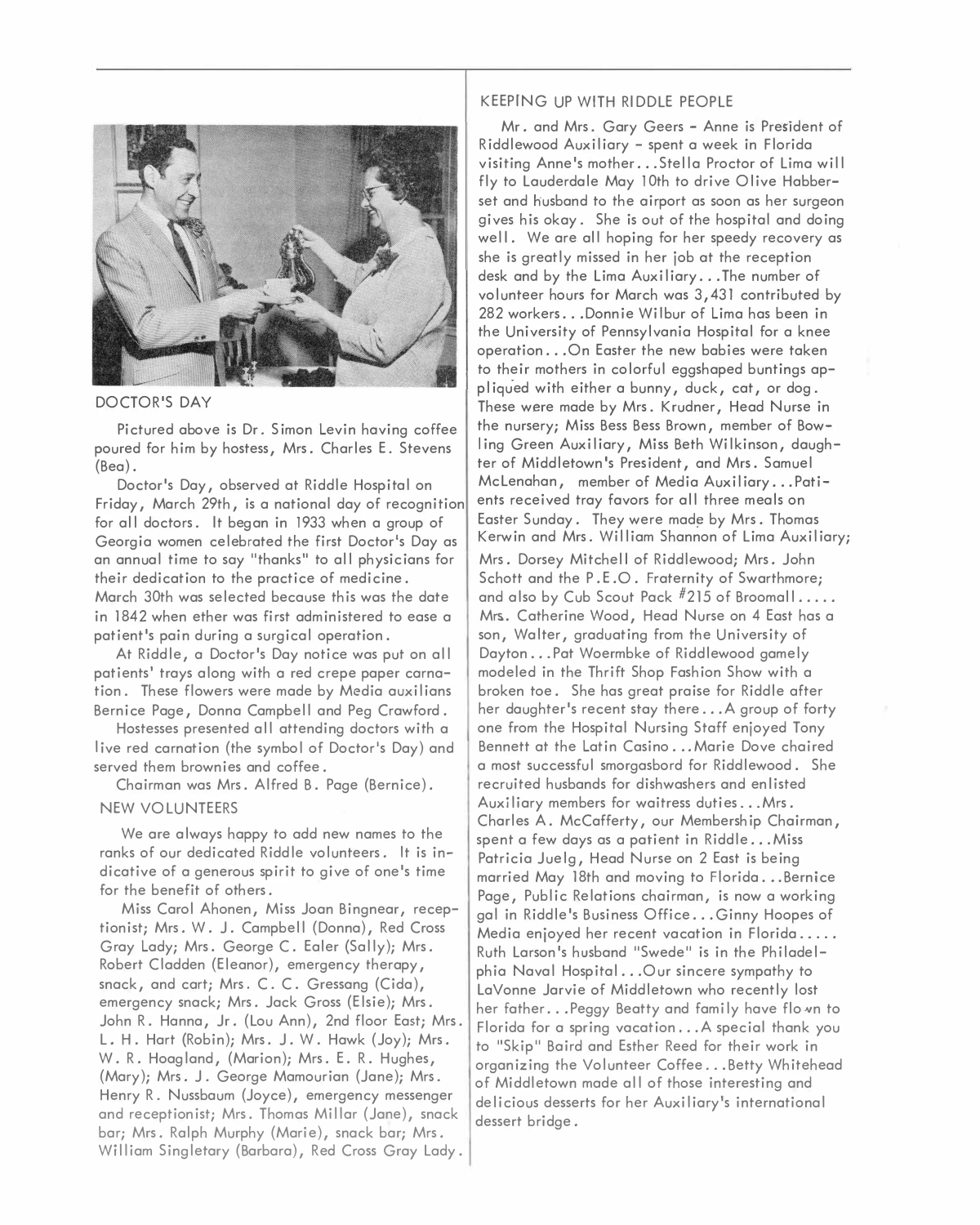## GLANCING THROUGH RIDDLE'S HISTORY BOO*K*

T**h***e* fo*ll*o**w**i*n*g *n*o**t***es* **w***e*r*e* mad*e* by a*n* Auxi*l*iary m*e*mb*e*r g*l*a*n*ci*n*g **t**hrough Ridd*le*'*s* hi*s***t**ory. (Thi*s see*m*e*d par**t**icu*l*ar*l*y **t**im*el*y, *s*i*n*c*e* our Auxi*l*iary program b*e*ga*n* **t***en* y*e*ar*s* ago. ) T**h***e* i**t***e*m*s* I i*s***t***e*d ar*e n*o**t** i*n***t***en*d*e*d **t**o *s*ignify **th***e* mo*s***t** impor**t**a*n***t** or mo*s***t**  *v*a*l*uab*le even***t***s* - **th***e*y ar*e* m*e*r*el*y **h**igh*l*ig**ht***s* **w**hich **w***e* **h**op*e* **w**i 11 bri*n*g back ma*n*y fo*n*d m*e*mori*es*. For a*ll* Auxi*l*iary m*e*mb*e*r*s* **t**h*e*y **w**i*ll* bri*n*g a *sense* of prid*e* a*n*d *s*a**t**i*s*fac**t**io*n* i*n* Ridd*le* Ho*s*pi**t**a*l* a*n*d i*n* a job **w***ell* do*ne*.

T**h***e* Board i*s* gra**t***e*fu*l* **t**o a*ll* **th***e* **w**om*en* **wh**o **h**a*ve se*r*ve*d **t**o compi*le* a*n*d k*ee*p **t**h*ese* r*e*cord*s*. Our curr*en***t** c**h**airma*n* **is Miss** Mario*n* W*e*a**th***e*r*s* **wh**o **is**  *se*r*v*i*n*g h*e*r *se*co*n*d **t***e*rm a*s* **h**i*s***t**oria*n*.

Augu*s***t** 20, 1958 - C**h***es***t***e*r Tim*es* pho**t**o of i*ns*p*e*c**t**io*n*  **t**our of grou*n*d **t**o b*e* brok*en* for Ridd*le* Ho*s*pi**t**a*l*. Pic**t**ur*e s*ho**w**i*n*g **th***e* roug**h t***e*rrai*n* a*n*d o Id hou*se s***t**a*n*di*n*g.

\* \* \* \* \* \* \* \* \*

P*l*a*nn*i*n*g *l*a*s***t** mi*n*u**t***e* d*e***t**ai*ls* of 1958 Fair **w***e*r*e* Mr*s*. J. Pau*l* Sk*ell*y, Mr*s*. L. N. Mi**t**ch*ell* a*n*d Mr*s*. R. W. Gra**h**am i*n* **th***e*ir *l*o*vel*y qf**t***e*r*n*oo*n* dr*esses* (a*n*k*le len*g**th th***en*) a**t th***e* Ro*se* Tr*ee* Hu*n***t** C*l*ub.

\* \* \* \* \* \* \* \* \* \*

May 20, 1959 - Fir*s***t** Chari**t**y Ba*l* I a**t t**h*e* O*ve*rbrook Cou*n***t**ry C*l*ub.

\* \* \* \* \* \* \* \* \* \*

D*e*c*e*mb*e*r 1960 - Yu*le***t**id*e* Hou*se* Tour by **th***e* Ro*se*  Tr*ee* Auxi*l*iary. Lu*n*c**h***e*o*n* a*n*d C**h**ri*s***t**ma*s* Bou**t**iqu*e*  a**t t**h*e* 133 y*e*ar o*l*d **h**om*e* of **th***e* J. B. McC*l*a**t**c**h***e*y'*s*. O**th***e*r hom*es* I i*s***t***e*d o*n* **t**h*e* **t**our **w***e*r*e* **th**o*se* of Mr*s*. Ed**w**. Ho I *l*a*n*d, Mr*s*. Jo*se*p**h** Ba**t***es*, Mr*s*. Rob*e*r**t**  B*l*a*n***t**o*n*, Mr*s*. L*e*ip*e*r B*l*ack, Mr*s*. Er*nes***t** Ho*s*ki*n*g*s*, Mr*s*. J. Wa**t***s*o*n* P*e*d*l*o**w**, Mr*s*. Ray Kor*n* a*n*d Mr*s*. Ru*sse* 11 Ca*se* •

\* \* \* \* \* \* \* \* \* \*

May 1962 - Mr*s*. Wi*ll*iam Wa**t***s*o*n* (Do*nn*i*e*) appoi*n***t***e*d fir*s***t** *v*o*l*u*n***t***ee*r coordi*n*a**t**or a**t** Ridd*le*.

\* \* \* \* \* \* \* \* \* \*

S*e*p**t***e*mb*e*r 8, 1%1 - Ho*s*pi**t**a*l* fou*n*da**t**io*n* go*es* up a*n*d **t**h*e* ac**t**i*v*i**t**y **t**ak*es* o*n* a gr*e*a**t***e*r **t***e*mpo.

\* \* \* \* \* \* \* \* \* \*

D*e*c*e*mb*e*r 4, 1961 - T**h***e* op*en*i*n*g da**t***e* of **th***e* T**h**rif**t**  Shop **t**o b*e s*po*ns*or*e*d by a*ll* **t**h*e* Auxi*l*iari*es*.

\* \* \* \* \* \* \* \* \* \*

D*e*c*e*mb*e*r 7, 1962 - Ridd*le***w**ood Auxi*l*iary **h***el*d i**t***s*  fir*s***t** cocktai*l* par**t**y a**t th***e* Wi*l*d Goo*se*.

\* \* \* \* \* \* \* \* \* \*

F*e*bruary 18, 1963 - Ridd*le* Ho*s*pi**t**a*l* op*ens* i**t***s* door*s*. T**h***e* fir*s***t** pa**t**i*en***t w**a*s* Jam*es* J. Sk*ell*y.

Wi*ll*iam Jam*es* Mo*n*a**h**a*n*, *s*o*n* of Mr. a*n*d Mr*s*. Jo**h***n*  B. Mo*n*a**h**an, N*e***wt**o**w***n* Squar*e* **w**a*s* **t**h*e* fir*s***t** baby bor*n* a**t** Ridd*le*.

\* \* \* \* \* \* \* \* \* \*

A*n* ar**t**ic*le* i*n* Today'*s se*c**t**io*n* of **t**h*e* P**h**i*l*ad*el*phia I*n*quir*e*r of May 5, 1963 **h**o*n*or*e*d ar**t**i*s***t** H*elen* Mac*llv*ai*n* Wo*l*f*e* of Lima. I**t** *s*ho**w***e*d **h***e*r pai*n***t**i*n*g of **t**h*e*  o*l*d M*e*dia Ho*s*pi**t**a*l*, o*ne* of Mr*s*. Wo*l*f*e*'*s l*a*s***t**  pai*n***t**i*n*g*s* b*e*for*e* h*e*r d*e*a**th**, a*n*d **th***e* o*ne l*a**t***e*r do*n*a**t***e*d **t**o Ridd*le* Ho*s*pi**t**a*l*.

\* \* \* \* \* \* \* \* \* \*

May 9, 1963 - F*l*ag pr*esen***t***e*d **t**o Ridd*le* Ho*s*pi**t**a*l* by **th***e* I*n*d*e*p*en*d*en*c*e* Ha*l* I chap**t***e*r of **th***e* D .A . R.

\* \* \* \* \* \* \* \* \* \*

S*eve*ra*l* pi*e*c*es* of *e*y*e* **t**r*e*a**t**m*en***t** machi*ne*ry **w***e*r*e*  pr*esen***t***e*d **t**o Ridd*le* by **t**h*e* Midd*le***t**o**w***n* Lio*ns* C*l*ub. Amo*n*g **th**o*se* maki*n*g **th***e* pr*esen***t**a**t**io*n* **w***e*r*e* Mor**t**i*n*  My*e*r*s*, C**h**ar*les* B*e*rg*e*ma*n*, Wi*ll*iam Carr, Fr*e*d L*ee*d*e*, Wi 11 i am Ha 11, a*n*d Jam*es* T**h**omp*s*o*n*.

\* \* \* \* \* \* \* \* \* \*

M*e*dia Ro**t**ary pr*esen***t***s* a \$2,000 c**h***e*ck **t**o Board Pr*es*id*en***t**, C**h**ar*les* McCaff*e*r**t**y. Maki*n*g **th***e* pr*esen***t**a**t**io*n* **w**a*s* Char*les* Higgi*ns*, *l*oca*l ele*c**t**rica*l*  co*n***t**rac**t**or **wh**o ga*ve* much **t**im*e* a*n*d *se*r*v*ic*e* **t**o Ridd*le* b*e*for*e* hi*s* d*e*a**th**.

\* \* \* \* \* \* \* \* \* \*

S*e*p**t***e*mb*e*r 11, 1963 - Mr*s*. Fra*n*k J*el*i*ne*k appoi*n***t***e*d Gray Lady c**h**airma*n* a**t** Ridd*le*.

\* \* \* \* \* \* \* \* \* \*

Oc**t**ob*e*r 16, 1963 - Do*n*a*l*d Laug**h***l*i*n* appoi*n***t***e*d admi*n*i*s***t**ra**t**or a**t** Ridd*le*.

\* \* \* \* \* \* \* \* \* \*

Loca*l* gard*en* c*l*ub*s* **w***e*r*e* g*ene*rou*s* i*n l*a*n*d*s*capi*n*g a*n*d p*l*a*n***t**i*n*g. Gr*een* i*sl*a*n*d ho*l* I i*es* **w***e*r*e* do*n*a**t***e*d by Hi*ll*o**w** a*n*d Ho*ll*o**w** Gard*en* C*l*ub; A*n*dorra ju*n*ip*e*r*s* by Lima Cou*n***t**ry Gard*ene*r*s*, Dr*e*x*el*brook Gard*en* C*l*ub a*n*d Jr. Provid*en*c*e* C*l*ub.

\* \* \* \* \* \* \* \* \* \*

Ridd*le*'*s* 1967 Fair forc*e*d **t**o po*s***t**po*ne* u*n***t**i*l* fo*ll*o**w**i*n*g day b*e*cau*se* of rai*n*.

\* \* \* \* \* \* \* \* \* \*

Cou*n***t**ry Fair a**t** Ridd*le* Ho*s*pi**t**a*l* a *s*ucc*ess* d*es*pi**t***e*  **w***e*a**th***e*r prob*le*m*s*.

\* \* \* \* \* \* \* \* \* \*

D*e*c*e*mb*e*r 1967 - Ridd*le* Ho*s*pi**t**a*l* i*s* b*e*au**t**ifu*ll*y d*e*cora**t***e*d for C**h**ri*s***t**ma*s* **h**o I iday*s*.

\* \* \* \* \* \* \* \* \* \*

Ja*n*uary 25, 1968 - M*e*mb*e*r*s*hip gai*ns* i*n* ma*n*y Auxi*l*iari*es*, a*n*d *v*o*l*u*n***t***ee*r*s* co*n***t**i*n*u*e* **t**o off*e*r **th***e*ir *se*r*v*ic*es* i*n* a*ll* ar*e*a*s* of **th***e* **h**o*s*pi**t**a*l*.